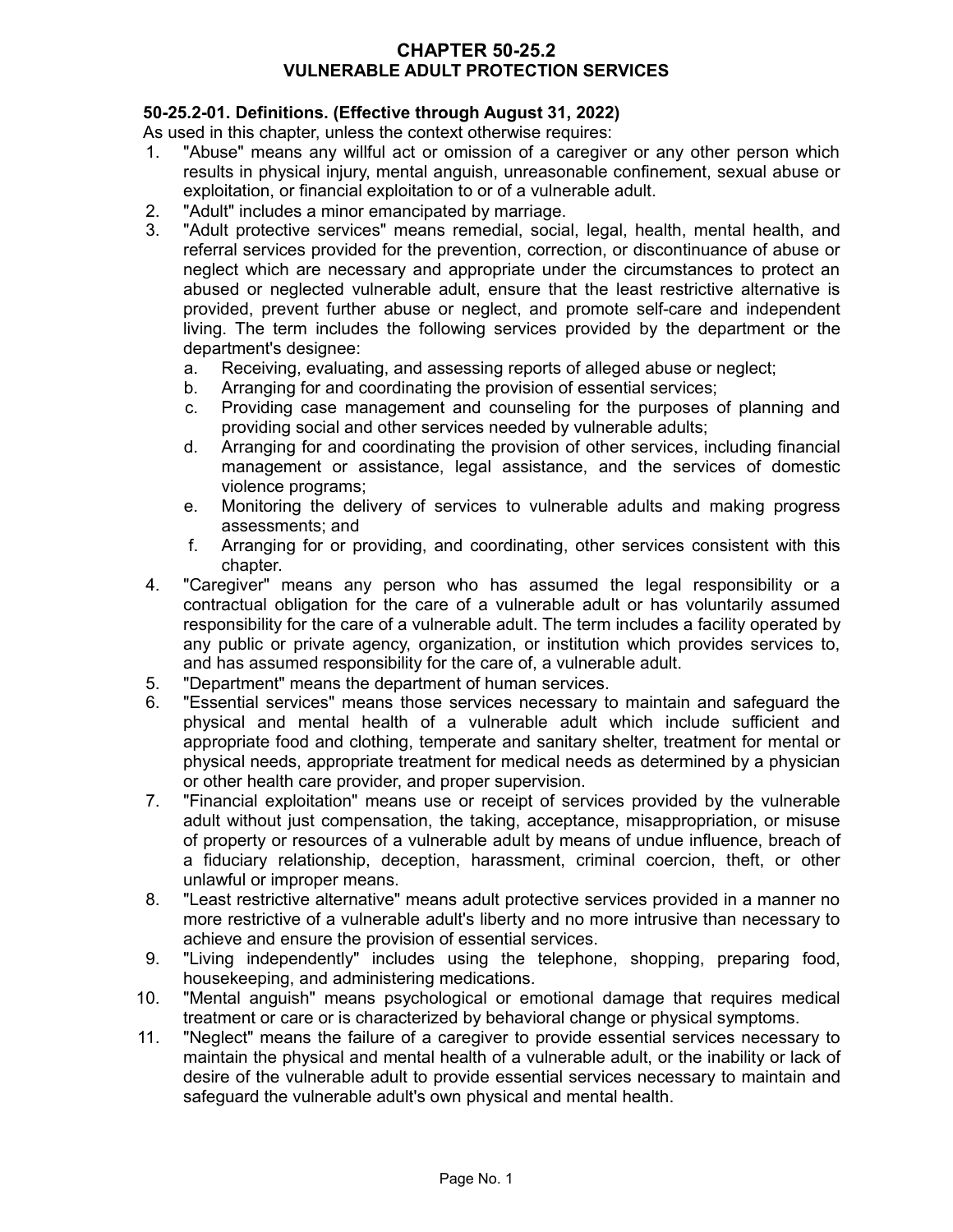- 12. "Physical injury" means damage to bodily tissue caused by nontherapeutic conduct, which includes fractures, bruises, lacerations, internal injuries, dislocations, physical pain, illness, or impairment of physical function.
- 13. "Self-care" includes maintaining personal hygiene, eating, and dressing.
- 14. "Sexual abuse or exploitation" includes those sex offenses defined in sections 12.1-20-02, 12.1-20-03, 12.1-20-04, 12.1-20-05, 12.1-20-06, 12.1-20-07, and 12.1-20-11.
- 15. "Substantial functional impairment" means a substantial incapability, because of physical limitations, of living independently or providing self-care as determined through observation, diagnosis, evaluation, or assessment.
- 16. "Substantial mental impairment" means a substantial disorder of thought, mood, perception, orientation, or memory that grossly impairs judgment, behavior, or ability to live independently or provide self-care as revealed by observation, diagnosis, evaluation, or assessment.
- 17. "Vulnerable adult" means an adult who has a substantial mental or functional impairment.
- 18. "Willfully" means willfully as defined in section 12.1-02-02.

# **Definitions. (Effective after August 31, 2022)**

As used in this chapter, unless the context otherwise requires:

- 1. "Abuse" means any willful act or omission of a caregiver or any other person which results in physical injury, mental anguish, unreasonable confinement, sexual abuse or exploitation, or financial exploitation to or of a vulnerable adult.
- 2. "Adult" includes a minor emancipated by marriage.
- 3. "Adult protective services" means remedial, social, legal, health, mental health, and referral services provided for the prevention, correction, or discontinuance of abuse or neglect which are necessary and appropriate under the circumstances to protect an abused or neglected vulnerable adult, ensure that the least restrictive alternative is provided, prevent further abuse or neglect, and promote self-care and independent living. The term includes the following services provided by the department or the department's designee:
	- a. Receiving, evaluating, and assessing reports of alleged abuse or neglect;
	- b. Arranging for and coordinating the provision of essential services;
	- c. Providing case management and counseling for the purposes of planning and providing social and other services needed by vulnerable adults;
	- d. Arranging for and coordinating the provision of other services, including financial management or assistance, legal assistance, and the services of domestic violence programs;
	- e. Monitoring the delivery of services to vulnerable adults and making progress assessments; and
	- f. Arranging for or providing, and coordinating, other services consistent with this chapter.
- 4. "Caregiver" means any person who has assumed the legal responsibility or a contractual obligation for the care of a vulnerable adult or has voluntarily assumed responsibility for the care of a vulnerable adult. The term includes a facility operated by any public or private agency, organization, or institution which provides services to, and has assumed responsibility for the care of, a vulnerable adult.
- 5. "Department" means the department of health and human services.
- 6. "Essential services" means those services necessary to maintain and safeguard the physical and mental health of a vulnerable adult which include sufficient and appropriate food and clothing, temperate and sanitary shelter, treatment for mental or physical needs, appropriate treatment for medical needs as determined by a physician or other health care provider, and proper supervision.
- 7. "Financial exploitation" means use or receipt of services provided by the vulnerable adult without just compensation, the taking, acceptance, misappropriation, or misuse of property or resources of a vulnerable adult by means of undue influence, breach of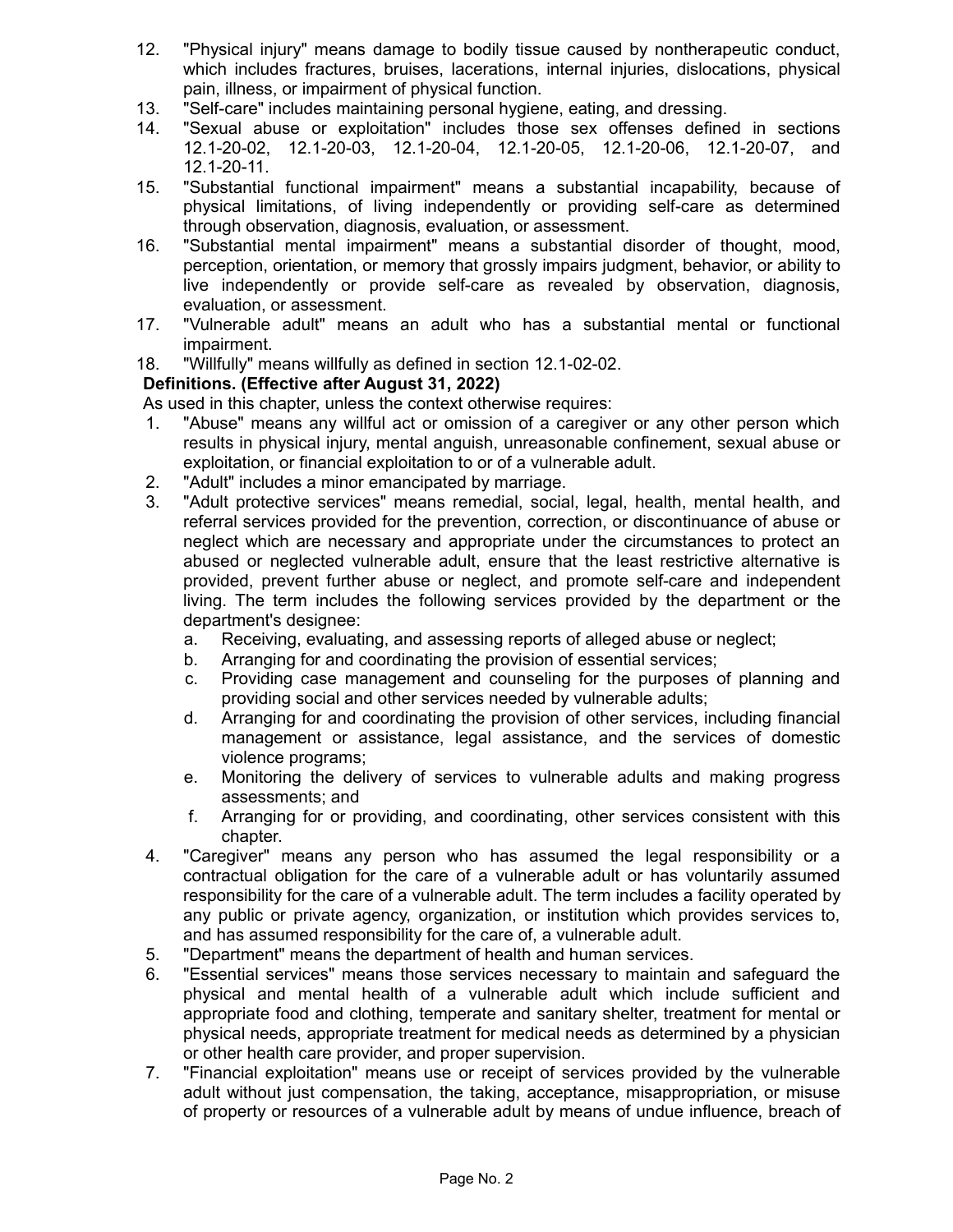a fiduciary relationship, deception, harassment, criminal coercion, theft, or other unlawful or improper means.

- 8. "Least restrictive alternative" means adult protective services provided in a manner no more restrictive of a vulnerable adult's liberty and no more intrusive than necessary to achieve and ensure the provision of essential services.
- 9. "Living independently" includes using the telephone, shopping, preparing food, housekeeping, and administering medications.
- 10. "Mental anguish" means psychological or emotional damage that requires medical treatment or care or is characterized by behavioral change or physical symptoms.
- 11. "Neglect" means the failure of a caregiver to provide essential services necessary to maintain the physical and mental health of a vulnerable adult, or the inability or lack of desire of the vulnerable adult to provide essential services necessary to maintain and safeguard the vulnerable adult's own physical and mental health.
- 12. "Physical injury" means damage to bodily tissue caused by nontherapeutic conduct, which includes fractures, bruises, lacerations, internal injuries, dislocations, physical pain, illness, or impairment of physical function.
- 13. "Self-care" includes maintaining personal hygiene, eating, and dressing.
- 14. "Sexual abuse or exploitation" includes those sex offenses defined in sections 12.1-20-02, 12.1-20-03, 12.1-20-04, 12.1-20-05, 12.1-20-06, 12.1-20-07, and 12.1-20-11.
- 15. "Substantial functional impairment" means a substantial incapability, because of physical limitations, of living independently or providing self-care as determined through observation, diagnosis, evaluation, or assessment.
- 16. "Substantial mental impairment" means a substantial disorder of thought, mood, perception, orientation, or memory that grossly impairs judgment, behavior, or ability to live independently or provide self-care as revealed by observation, diagnosis, evaluation, or assessment.
- 17. "Vulnerable adult" means an adult who has a substantial mental or functional impairment.
- 18. "Willfully" means willfully as defined in section 12.1-02-02.

# **50-25.2-02. Adult protective services program - Rules.**

The department shall develop, administer, and cause to be implemented a program of protective services for vulnerable adults consistent with this chapter. In developing and administering the program, the department, within the limits of legislative appropriation, shall allocate and distribute funds for the purpose of providing adult protective services. All law enforcement agencies, courts of competent jurisdiction, and appropriate state and local agencies shall cooperate in the implementation and enforcement of this chapter. The department may adopt rules in accordance with chapter 28-32 for the purpose of implementing the provisions of this chapter.

### **50-25.2-03. Reporting of abuse or neglect - Method of reporting.**

1. Any medical or mental health professional or personnel, law enforcement officer, firefighter, member of the clergy, or caregiver having knowledge a vulnerable adult has been subjected to abuse or neglect, or who observes a vulnerable adult being subjected to conditions or circumstances that reasonably would result in abuse or neglect, shall report the information to the department, or the department's designee, or to an appropriate law enforcement agency if the knowledge is derived from information received by that individual in that individual's official or professional capacity. A member of the clergy, however, is not required to report the information if the knowledge is derived from information received in the capacity of spiritual adviser. An individual in the position of a long-term care ombudsman is not a mandated reporter of suspected abuse or neglect. For purposes of this subsection, "medical or mental health professional or personnel" means a professional or personnel providing health care or services to a vulnerable adult, on a full-time or part-time basis, on an individual basis or at the request of a caregiver, and includes a medical examiner,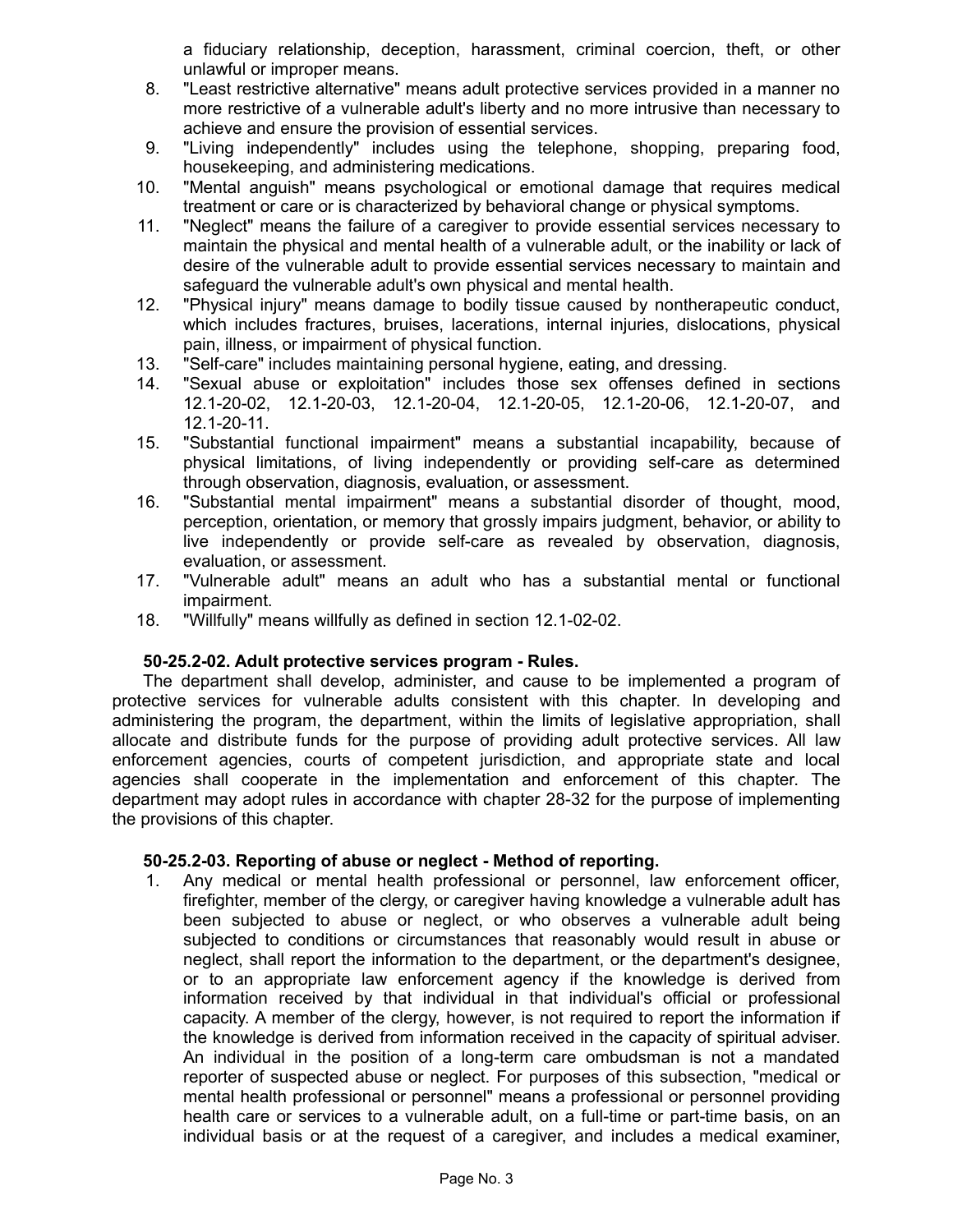coroner, dentist, dental hygienist, optometrist, pharmacist, chiropractor, podiatrist, physical therapist, occupational therapist, tier 1 through tier 4 mental health professional as defined under section 25-01-01, emergency medical services personnel, hospital personnel, nursing home personnel, congregate care personnel, or any other person providing medical and mental health services to a vulnerable adult.

- 2. A report, if required by section 25-01.3-04, satisfies all reporting requirements of this chapter.
- 3. Any person not required to report under subsection 1 who has reasonable cause to believe that a vulnerable adult has been subjected to abuse or neglect, or who observes a vulnerable adult being subjected to conditions or circumstances that reasonably would result in abuse or neglect, may report the information to the department or the department's designee or to an appropriate law enforcement agency. A law enforcement agency receiving a report under this section shall immediately notify the department or the department's designee of the report.
- 4. An individual required to report under subsection 1 shall make an oral or written report and a person voluntarily reporting under subsection 2 may make an oral or written report, as soon as possible. To the extent reasonably possible, a person who makes a report under this section shall include in the report:
	- a. The name, age, and residence address of the alleged vulnerable adult;
	- b. The name and residence address of the caregiver, if any;
	- c. The nature and extent of the alleged abuse or neglect or the conditions and circumstances that would reasonably be expected to result in abuse or neglect;
	- d. Any evidence of previous abuse or neglect, including the nature and extent of the abuse or neglect; and
	- e. Any other information in the opinion of the person making the report may be helpful in establishing the cause of the alleged abuse or neglect and the identity of the individual responsible for the alleged abuse or neglect.

## **50-25.2-04. Referral of complaints concerning long-term care facilities.**

Any report received by the department or the department's designee under section 50-25.2-03 complaining of any administrative action, as defined in section 50-10.1-01, that may adversely affect or may have adversely affected the health, safety, welfare, or personal or civil rights of a resident in a long-term care facility, as defined in section 50-10.1-01, or an individual who was discharged from a long-term care facility within one month of the complaint, must be referred to the state long-term care ombudsman.

## **50-25.2-05. Evaluation and assessment - Participation by law enforcement agencies - Entry.**

- 1. The department or the department's designee shall immediately evaluate and assess any report received by the department or the department's designee under section 50-25.2-03, including the residence of the alleged vulnerable adult and the circumstances surrounding the report. For the purpose of evaluating a report or providing other adult protective services, the department or the department's designee may:
	- a. Interview the alleged vulnerable adult, with or without notice to the caregiver or any other person, and interview the caregiver and any other individual who may have knowledge of the circumstances surrounding the report;
	- b. Enter any premises in which the alleged vulnerable adult is an occupant, with the consent of the alleged vulnerable adult or the caregiver;
	- c. Have access to all records of the vulnerable adult:
		- (1) If the vulnerable adult, or the caregiver or legal representative of the vulnerable adult, has authorized the department or the department's designee to have access;
		- (2) If the vulnerable adult, because of a substantial functional or mental impairment, is unable to authorize the department or the department's designee to have such access, does not have a legal guardian or other legal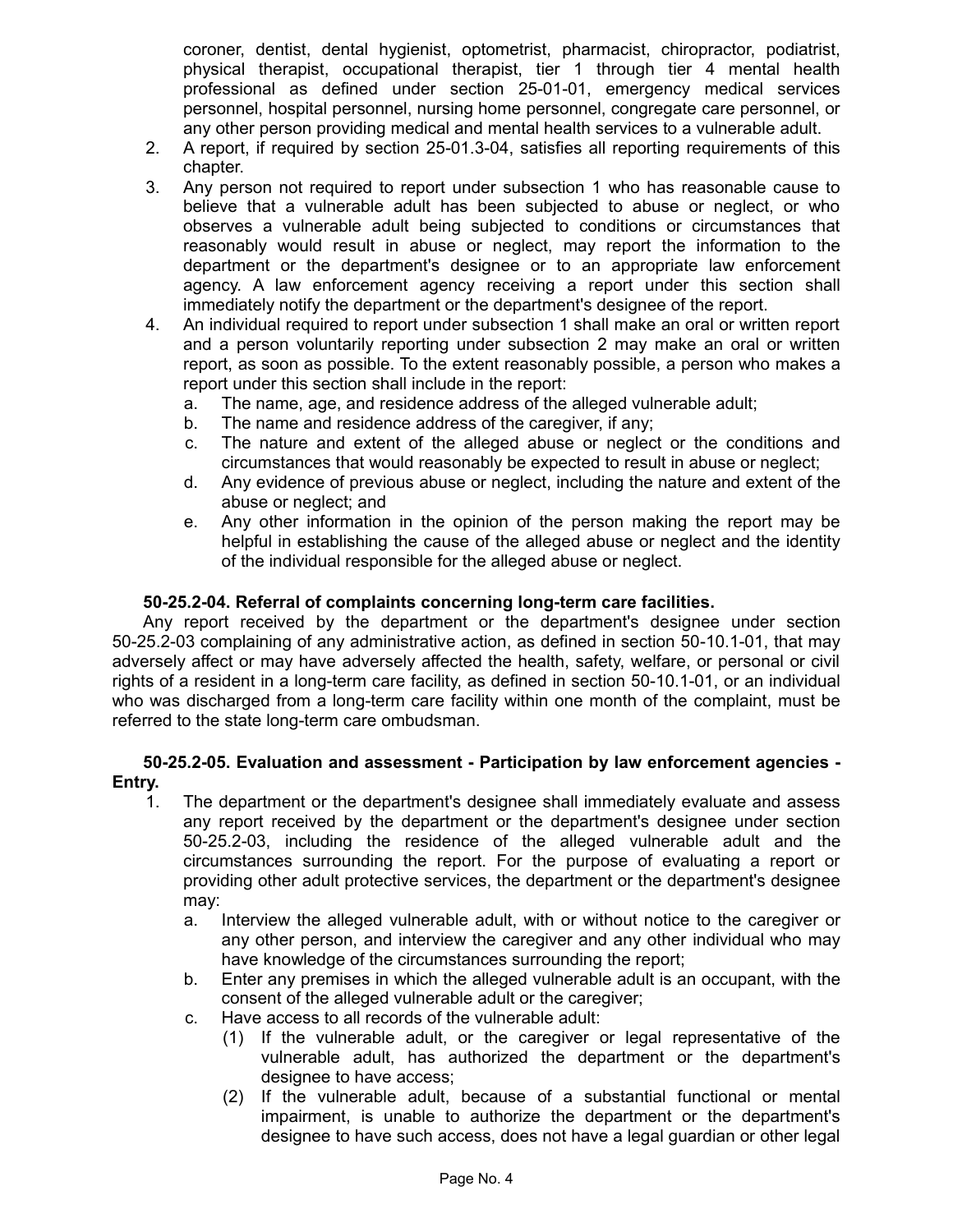representative, and is an individual with respect to whom a report was received by the department or the department's designee; or

- (3) If the vulnerable adult, because of a substantial functional or mental impairment, is unable to authorize the department or the department's designee to have such access, the legal guardian or other legal representative is alleged to cause the circumstances surrounding the report, and is an individual with respect to whom a report was received by the department or the department's designee;
- d. Coordinate the assessment and the provision of other adult protective services with other state or local agencies, departments, or institutions, including the agency of the protection and advocacy project, or private agencies, organizations, and professionals providing services necessary or advisable for the vulnerable adult; and
- e. Request records, except as prohibited under title 42, Code of Federal Regulations, part 2, from a medical, dental, or mental health professional, hospital, medical or mental health facility, or health care clinic regarding a vulnerable adult with respect to whom a report was received by the department or the department's designee. A medical, dental, or mental health professional, hospital, medical or mental health facility, or health care clinic shall disclose to the department or the department's designee, upon request, the records of a patient or client which are relevant to a vulnerable adult evaluation, assessment or other adult protective services. The department, or the department's designee, shall limit the request for records to the minimum amount of records necessary to enable a determination to be made or to support other adult protective services.
- 2. If a report alleges, or circumstances surrounding the report indicate, a violation of a criminal statute or an imminent danger of serious physical injury or death of the vulnerable adult, the department or the department's designee shall notify the appropriate law enforcement agency. In such a case, the law enforcement agency may investigate the allegations in the report, take immediate steps if necessary to protect the vulnerable adult, and institute legal proceedings if appropriate. The law enforcement agency shall notify the department or the department's designee if such action is taken. This section does not limit the responsibilities of law enforcement agencies to enforce the laws of this state or preclude law enforcement agencies from investigating, as appropriate, any alleged criminal conduct. In all other cases of alleged abuse or neglect, the department or the department's designee may request assistance in an evaluation or the provision of other adult protective services from an appropriate law enforcement agency if necessary under the circumstances.
- 3. If the alleged vulnerable adult, or the caregiver, does not consent to an evaluation or investigation, a search warrant may be issued by a magistrate pursuant to law upon a showing of probable cause to believe that abuse or neglect has occurred. A law enforcement officer may make a reasonable entry of the premises without a search warrant or consent of the alleged vulnerable adult or caregiver for the purpose of rendering assistance if the officer has probable cause to believe that the delay of entry would cause the alleged vulnerable adult to be in imminent danger of serious physical injury or death.

### **50-25.2-06. Provision of adult protective services.**

If the department or the department's designee determines that a vulnerable adult demonstrates a need for adult protective services, the department or the department's designee shall provide, or arrange for the provision of, adult protective services, provided the vulnerable adult consents to and accepts the services.

### **50-25.2-07. Refusal or inability to accept adult protective services - Department alternatives.**

If a vulnerable adult who is subject to abuse or neglect is unable to consent and accept, or the caregiver refuses, adult protective services determined by the department or the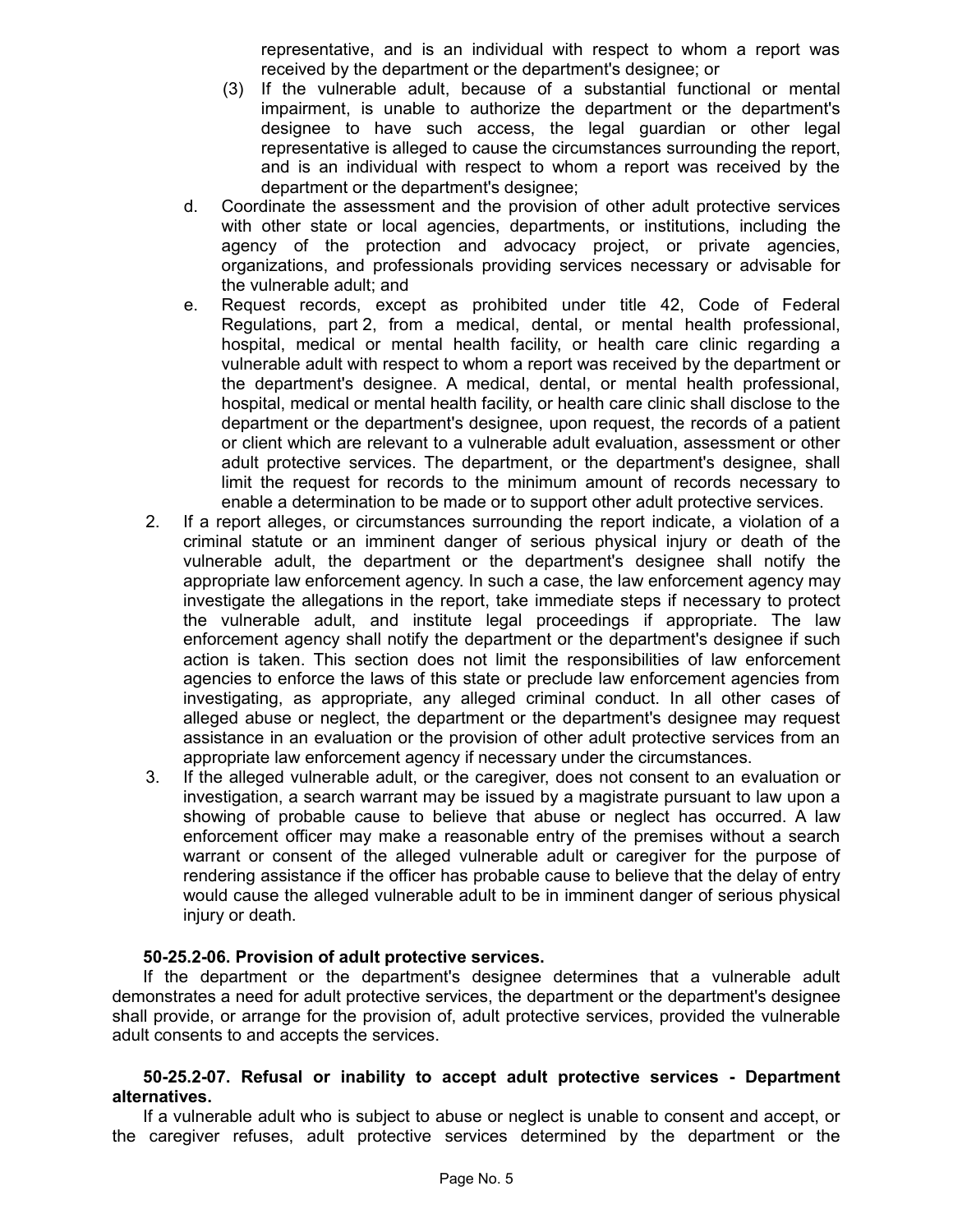department's designee to be necessary under this chapter, the department or the department's designee may pursue any administrative, legal, and other remedies authorized by law which are necessary and appropriate under the circumstances to protect the vulnerable adult and prevent further abuse or neglect. The state's attorney of the county in which the vulnerable adult resides or is located shall assist the department or the department's designee, upon request, in pursuing an appropriate remedy. Available remedies include seeking:

- 1. The appointment of a guardian under chapter 30.1-28 or a conservator under chapter 30.1-29;
- 2. A restraining order or other court order necessary under the circumstances;
- 3. The removal of an abusive or neglectful guardian or conservator and appointment of a suitable person as guardian or conservator, pursuant to sections 30.1-28-07 and 30.1-29-15;
- 4. The provision of appropriate treatment under chapter 25-03.1;
- 5. The criminal prosecution of the individual responsible for the abuse or neglect; and
- 6. Any other available administrative, legal, or other remedies on behalf of the vulnerable adult.

# **50-25.2-08. Cost of adult protective services.**

The vulnerable adult is responsible for the costs of providing adult protective services, except the receipt, evaluation, and assessment of reports of suspected abuse or neglect pursuant to subdivision a of subsection 3 of section 50-25.2-01, if the department or the department's designee determines, based on standards set by the department, that the vulnerable adult is financially capable of paying for the protective services received either through the vulnerable adult's own income or resources or other programs for which the vulnerable adult may be eligible. The department or the department's designee is not responsible for the cost of providing adult protective services unless the provision of the services is specifically provided by law and funding exists to provide the services.

# **50-25.2-09. Immunity from liability.**

The following persons are immune from any civil or criminal liability that otherwise might result from the person's actions taken pursuant to this chapter:

- 1. Any person, other than an alleged perpetrator, making a report or participating in an investigation, evaluation, or assessment under this chapter if the person is acting in good faith.
- 2. Any person, employed by the department or the department's designee or a law enforcement agency, conducting or supervising an investigation, evaluation, or assessment or implementing or enforcing the provisions of this chapter if the person is acting in good faith and exercising due care.

# **50-25.2-10. Penalty for failure to report - Penalty and civil liability for false reports.**

- 1. Any person required to report under subsection 1 of section 50-25.2-03 who willfully fails to do so is guilty of an infraction.
- 2. Any person who willfully makes a false report, or provides false information which causes the report to be made, is guilty of a class B misdemeanor unless the false report is made to a law enforcement official, in which case the person who causes the false report to be made is guilty of a class A misdemeanor.
- 3. A person who willfully makes a false report, or provides false information that causes a report to be made, is liable in a civil action for all damages suffered by the person reported.

### **50-25.2-11. Retaliation prohibited - Presumption - Penalty.**

1. An employer who imposes any form of discipline or retaliation against an employee solely because the employee reported in good faith having knowledge of or reasonable cause to suspect that a vulnerable adult is or has been abused or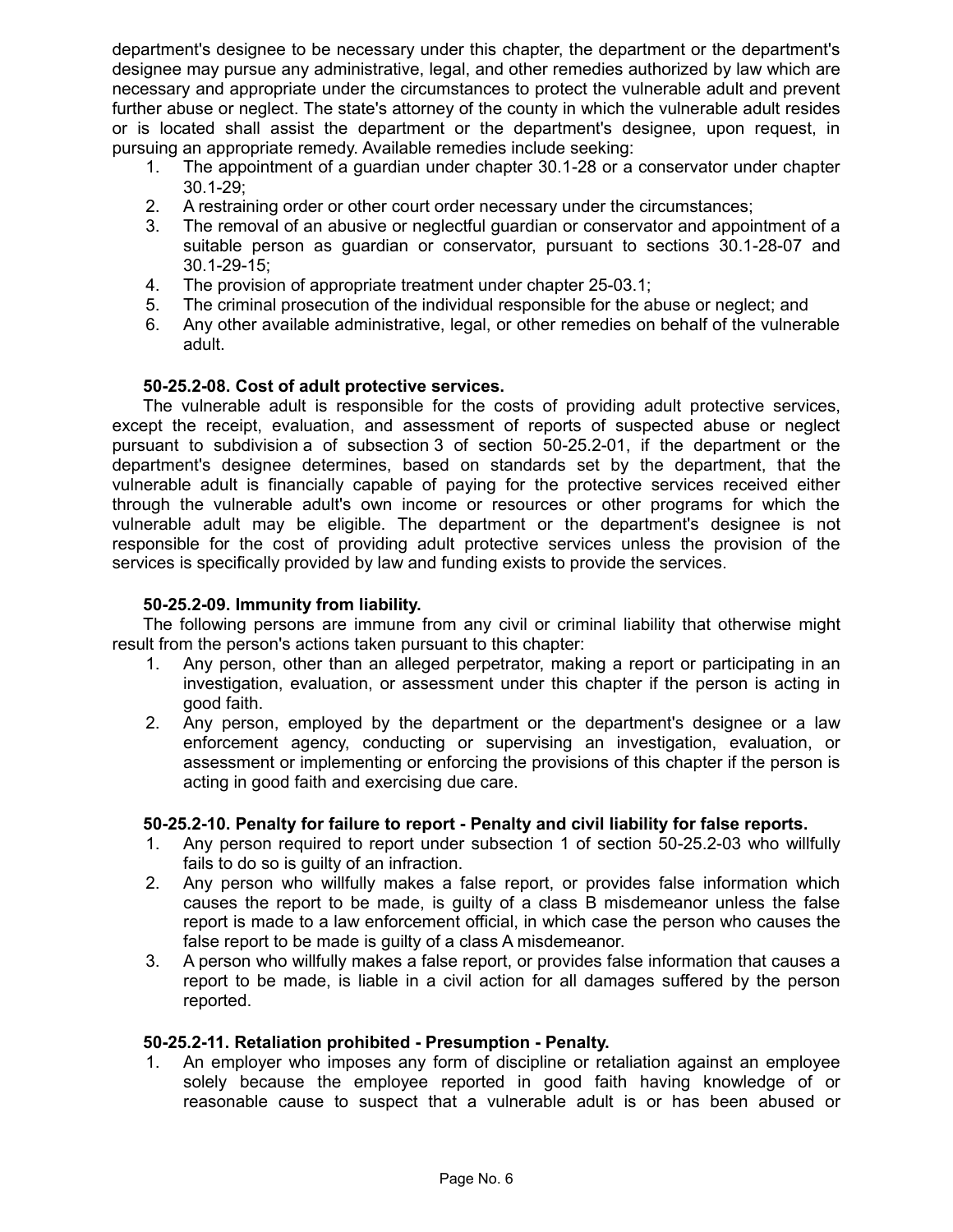neglected, or because the employee is a vulnerable adult with respect to whom a report was made, is guilty of a class B misdemeanor.

- 2. The employer of a person permitted to report pursuant to section 50-25.2-12 who retaliates against the person because of a report is liable to that person in a civil action for all damages.
- 3. A rebuttable presumption that retaliation has occurred arises when an adverse action is taken within ninety days of the report. An adverse action includes:
	- a. The discharge from or termination of employment;
	- b. The demotion, negative work performance evaluation, reduction of hours worked, reduction of benefits or work privileges, or reduction in remuneration for services of the employee; or
	- c. The restriction or prohibition of access by the employee to any place of employment or persons affiliated with the place of employment.

# **50-25.2-11.1. Civil remedy for financial exploitation - Damages - Commencement of action.**

- 1. A vulnerable adult who has been financially exploited has a cause of action against any perpetrator and may recover damages for that exploitation. The action may be brought in a court of competent jurisdiction by:
	- a. The vulnerable adult;
	- b. The vulnerable adult's guardian or conservator;
	- c. Any person acting on behalf of the vulnerable adult with the consent of the vulnerable adult; or
	- d. The personal representative of the estate of a deceased victim.
- 2. An action for financial exploitation of a vulnerable adult must be proven by clear and convincing evidence. If financial exploitation is proven, the court shall award to the plaintiff actual damages, reasonable attorney's fees and costs, and reasonable fees for the services of a guardian ad litem if appointed by the court.
- 3. If the financial exploitation of the vulnerable adult by the perpetrator involved oppression, fraud, deception, or actual malice, the court may award exemplary damages in accordance with section 32-03.2-11.
- 4. An action for damages for financial exploitation of a vulnerable adult must be commenced within six years after the plaintiff discovers or, through exercise of reasonable diligence, should have discovered the facts constituting the financial exploitation.

# **50-25.2-12. Confidentiality of records - Authorized disclosures.**

All reports made under this chapter and all records and information obtained or generated as a result of the reports are confidential, but must be made available to:

- 1. A physician who examines a vulnerable adult whom the physician reasonably suspects may have been subject to abuse or neglect if the identity of individuals reporting under section 50-25.2-03 is protected.
- 2. Authorized staff of the department or the department's designee, law enforcement agencies, and other agencies investigating, evaluating, or assessing the report or providing adult protective services.
- 3. A vulnerable adult who is the subject of a report if the identity of individuals reporting under section 50-25.2-03 is protected.
- 4. Public officials, and their authorized agents, who require the information in connection with the discharge of their official duties.
- 5. A court when it determines that the information is necessary for determination of an issue before the court.
- 6. A person engaged in a bona fide research or auditing purpose if no information identifying the subjects of a report is made available to the researcher or auditor.
- 7. A guardian or legal representative of the vulnerable adult who is the subject of a report if the identity of individuals reporting under section 50-25.2-03 is protected and the